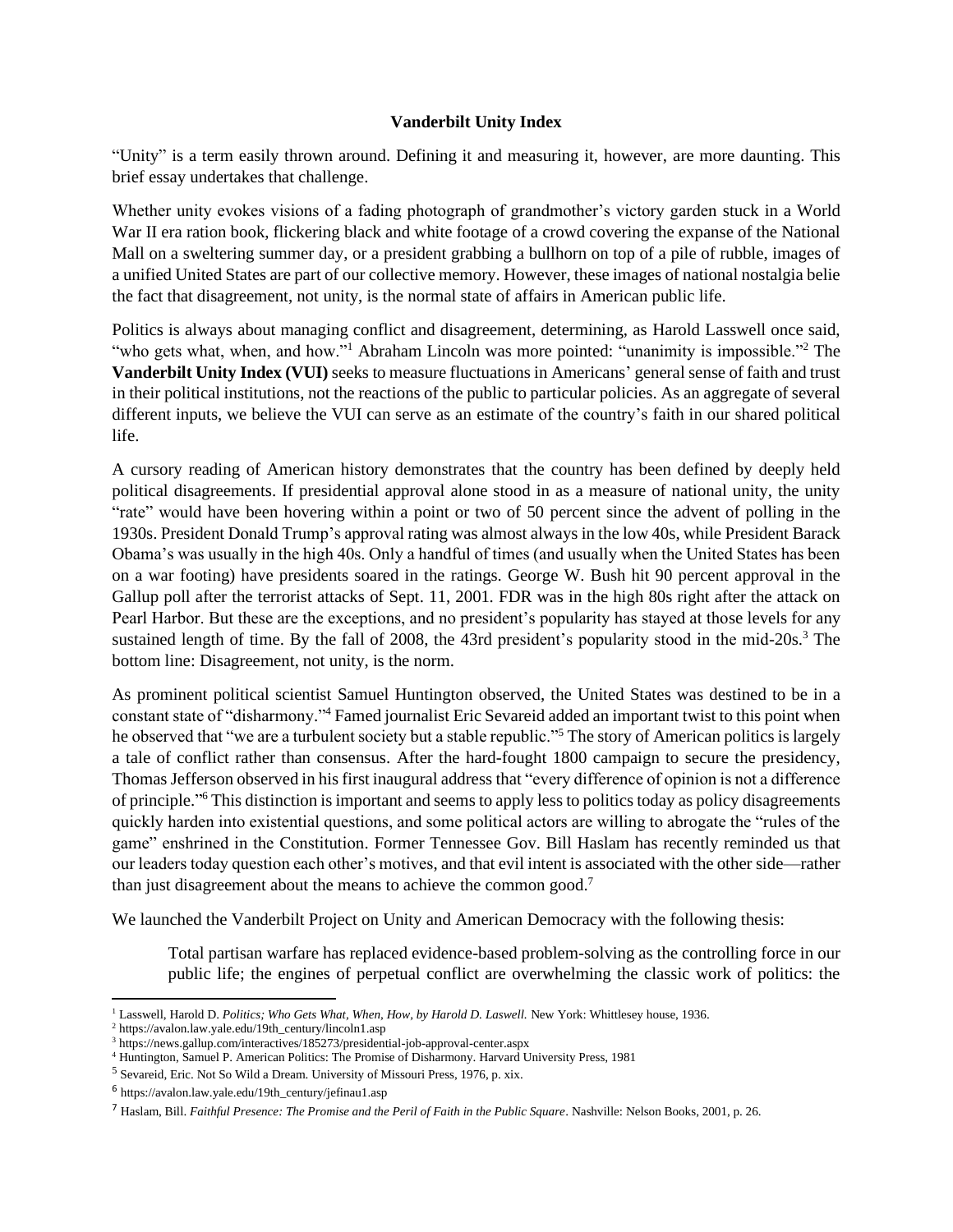mediation of differences. Rhetorical jousting matches, whether in 280-character tweets or splitscreen soundbites, elicit emotional outrage, reinforce ideological intransigence and elevate platitudes of polarization above informed discourse. The path forward is therefore all too often left uncharted—and, perhaps most tragically, even unsought. This is not a partisan point: As a matter of discernible fact, the American experiment as a diverse, multiethnic democratic republic is undergoing one of its most difficult tests in its 244-year history.<sup>8</sup>

Our goal in this essay is to measure unity so we can track how the country is doing, especially after the terrible events of Jan. 6, 2021. We have created the VUI, which provides a quarterly snapshot of how unified Americans feel while allowing us to compare these results against other quarterly periods since 1981. Having a 40-year trend available helps provide important context to understanding the shifts in unity felt by the American public. Because some of the inputs used in constructing the VUI are not available for periods before 1981, the VUI would not be a useful tool for measuring American political sentiment any earlier.

We anticipate that the VUI will be questioned. That is only fair. Even so, we believe it represents an important starting point, and future changes and refinements will be invaluable. This measure is based on publicly available data and techniques commonly employed by social scientists, allowing for others to make those improvements, if so inclined.

As described in more detail below, the VUI incorporates five inputs, including publicly available survey data, polling questions themselves, and measurements of Congressional polarization, to provide a quarterly and replicable measurement of Americans' level of political consensus (which we believe represents a credible measurement of "unity," as such a concept is typically not polled by national surveys). Combining inputs like "strong" presidential approval and ideological identification, the VUI rescales the data to create a single score with a potential range of 0–100 (with 100 representing a most unified state) for each annual quarter from 1981 through the first quarter of 2021.

Given the inherent limitations of polling when it comes to terms like "unity," which may have starkly different meanings across the population, we concede the VUI likely will prove most useful in indicating whether the American public is more or less unified on political matters at a given point of time compared with prior or later periods than a definitive or absolute calculation of unity within the American body politic.

## *VUI's Five Components*

To enable meaningful historical comparisons and to ensure the benchmark remains germane in the future, we sought data that has been available for many years and that we anticipate will continue to be collected for the foreseeable future. Also, we need to measure *strongly held* political opinions and *strong*  disagreement rather than more generic preferences for one political party or policy proposal. Therefore, we designed the VUI to capture the share of "strong" or "extreme" liberals, for example, rather than those simply identifying as "liberal."

The VUI rests on the following five indicators, which we have collected since 1981, and the 40-plus years of data they represent provide a strong starting foundation for the VUI:

Presidential Approval: Measuring presidential approval has been a staple of the American polling industry for more than 85 years. However, as noted above, when determining the level of political consensus, we need to look beyond the generic approval/disapproval numbers. The VUI collects

<sup>8</sup> https://www.vanderbilt.edu/unity/about/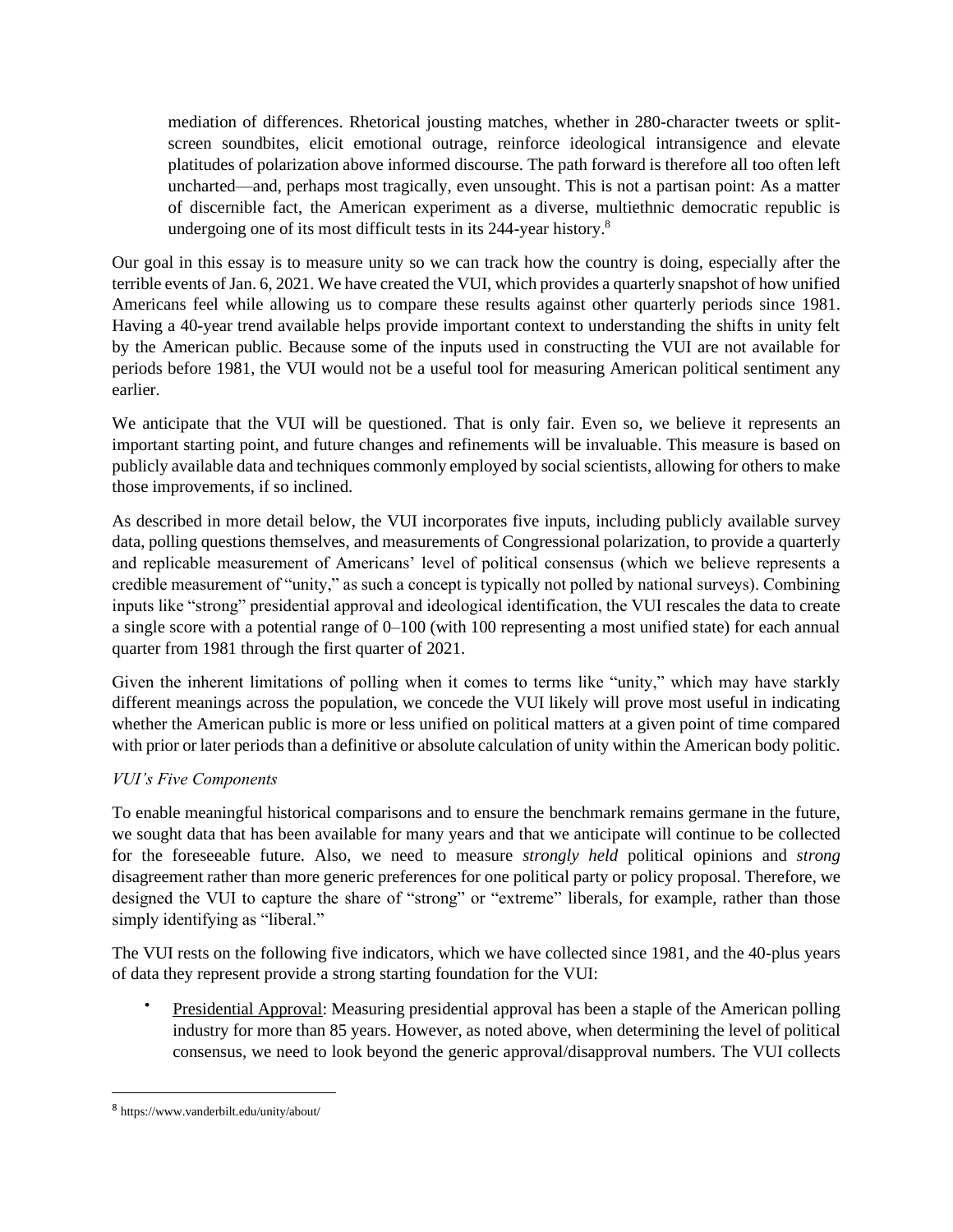the percentage of Americans who "strongly" disapprove of the president as calculated by the Gallup Poll.<sup>9</sup> Respondents were asked, "Do you approve or disapprove of the way [president] is handling his job as President? Do you approve/disapprove strongly or only moderately?" **Figure 1** shows the percentage of Americans expressing strong disapproval of the current president on a quarterly basis since 1981.

- Ideological Extremists: Again, simply measuring the number of Americans who consider themselves "liberal" or "conservative" likely is not an effective measurement of political unity. Instead, the VUI takes into account the share of the public comprised of ideological extremists, defined as self-identifying as a "strong" liberal or "strong" conservative on a 5-point scale, as measured by several reputable polling organizations. Survey respondents were asked, "Generally speaking, do you consider yourself a liberal, moderate, or conservative? Would you say you are strongly liberal/conservative or somewhat liberal/conservative?" As shown in **Figure 2**, the steep rise in ideological extremists since 2000 corresponds with current scholarship surrounding growing polarization.
- Social Trust: We measured the share of Americans who report feeling they can generally trust other people in the biennial General Social Survey (GSS). The survey question asks, "Generally speaking, would you say that most people can be trusted or that you can't be too careful dealing with people?" Respondents can either answer "Can trust" or "Can't be too careful." Due to the availability of survey data, this component is measured biennially rather than quarterly. The results depicted in **Figure 3** again correspond with current scholarship noting the continued decline in social trust across American society since 2000.
- Congressional Polarization: Roll call votes available fro[m www.voteview.com](http://www.voteview.com/) on a biennial basis at the close of each Congress comprise an important component of the VUI because we believe representatives are generally motivated to vote in ways that they feel would ensure their reelection. We use the ideological distance between the two political parties in the U.S. House of Representatives as a measure of elite political conflict. Specifically, we take the absolute difference between the first dimension DW-Nominate score of the median Democrat Representative and the median Republican Representative. This measurement has been employed previously by scholars as a measurement of polarization.<sup>10</sup>Again, the increasing levels of Congressional polarization shown on **Figure 4** mirror current research on growing polarization in recent years.
- Protests and Civil Unrest: To estimate the level of active civil unrest in the country, we measure the number of polling questions about protests asked by major polling organizations in a given quarter.<sup>11</sup> While we recognize that this is perhaps an unconventional measure, we believe that this captures moments of national controversy and dissent as pollsters want to measure public opinion on topical issues ongoing in the country. Because yesterday's headlines generate tomorrow's polling questions, we assume that the number of questions asked about major protests reflects the scale of civil unrest. Consider, for example, after large-scale protests against the Iraq War were held across cities around the world in early 2003, major polling firms posed seven questions about

<sup>&</sup>lt;sup>9</sup> In the event Gallup Poll did not ask respondents to state if they strongly approve/disapprove of the President in a given quarter an alternative poll with the same question wording was used.

<sup>10</sup> Poole, Keith T., and Howard Rosenthal. Congress: A political-economic history of roll call voting. Oxford University Press on Demand, 2000

Bateman, David A., Joshua D. Clinton, and John S. Lapinski. "A House Divided? Roll Calls, Polarization, and Policy Differencesin the US House, 1877–2011." American Journal of Political Science 61.3 (2017): 698-714.

<sup>11</sup>We counted the number of survey questions asked by Gallup, The Roper Center, The Associated Press, Pew Research Center, ABC News, CBS News, and NBC News that included the word "protest" and controlled for the total number of surveys conducted in that quarter to account for the general increase in polling over this time period.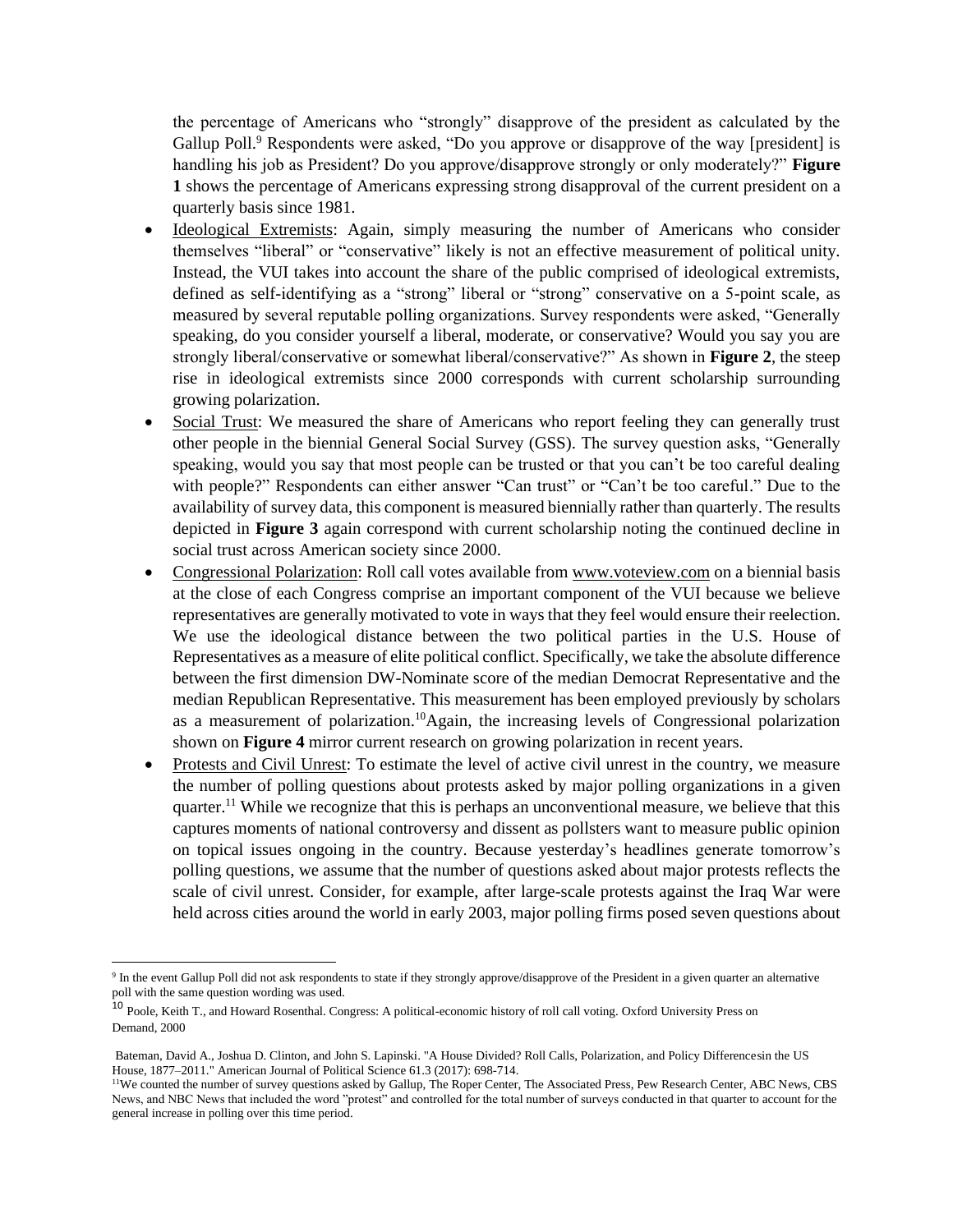protests over the following month, but they had asked no similar questions in the month preceding such protests. **Figure 5** shows the number of polling questions on "major protests" since 1981.

To create the VUI, we re-scaled all these components to run from 0 to 100 and in the same direction (with higher numbers indicating more harmonious outcomes), combined them and normalized them to 100 so that 100 is the maximum possible value of unity. We allowed all factors to influence the measure equally. Because Congressional Polarization and Social Trust rely on biennial (rather than quarterly data), we expect some of the quarterly shifts in the VUI to be muted.

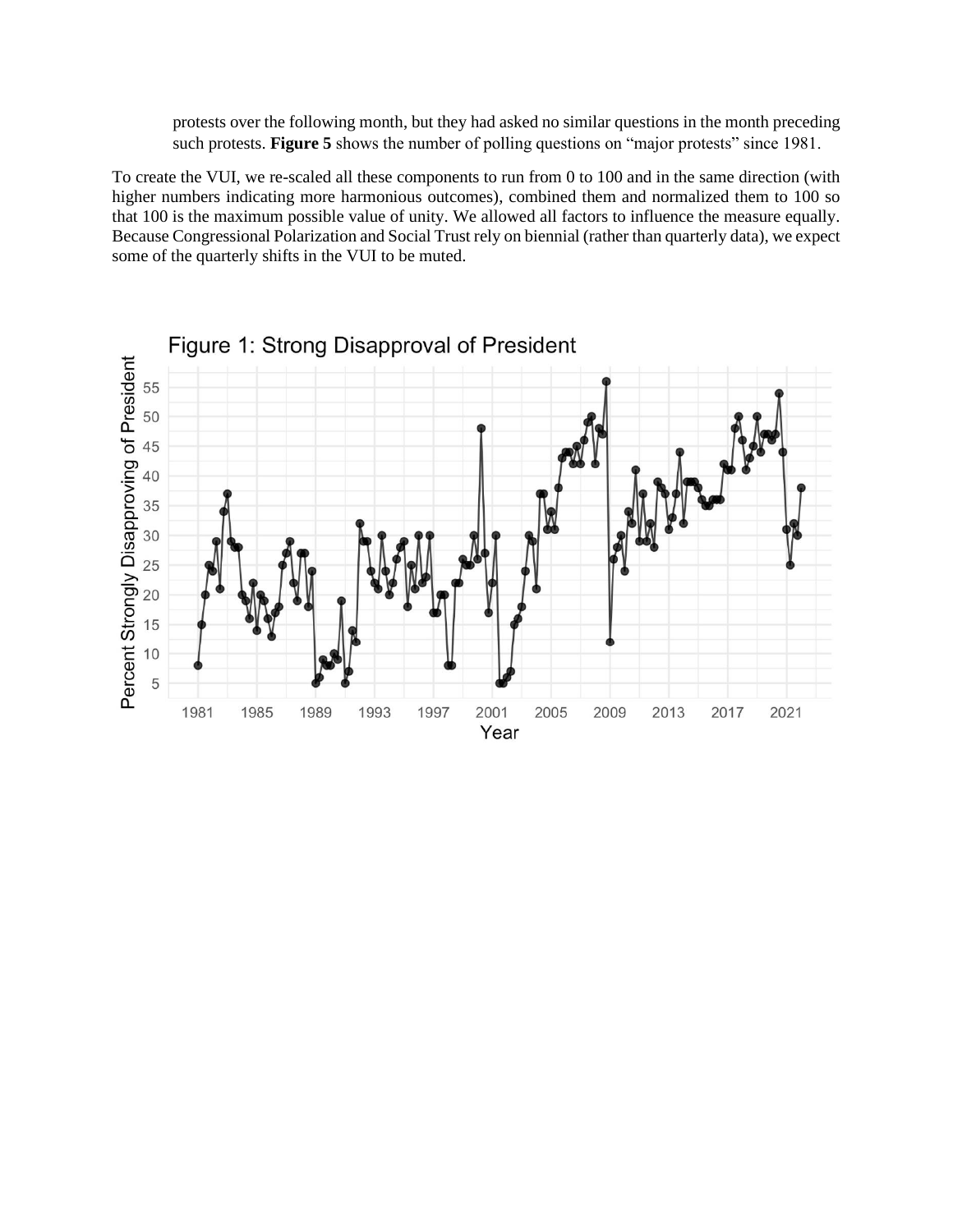

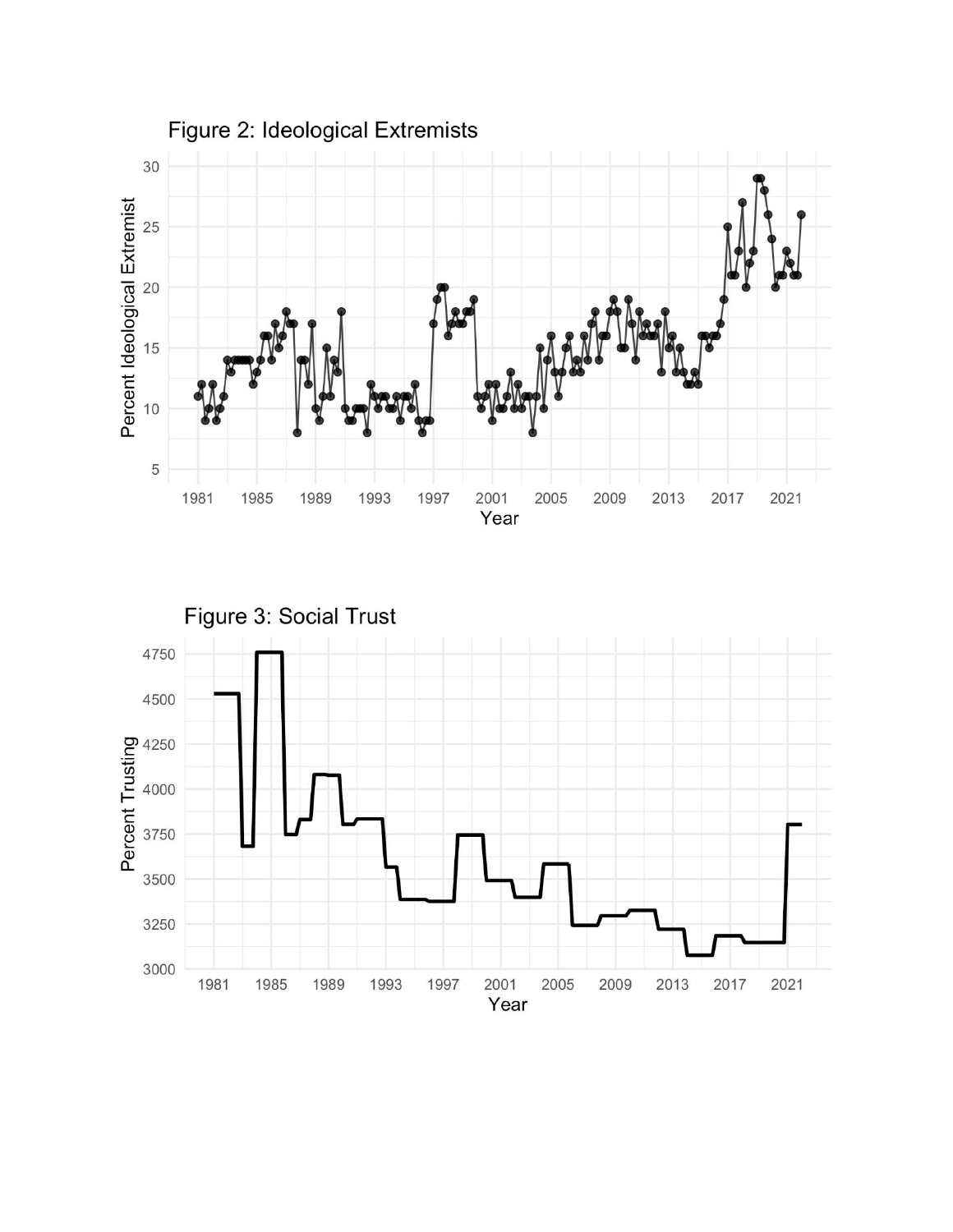

## *Analysis and Results*

The VUI indicates a gradual decline in national unity since 1981, a fact that has been recognized by scores of pundits and politicians decrying America's rising polarization in recent years. By comparing the shifts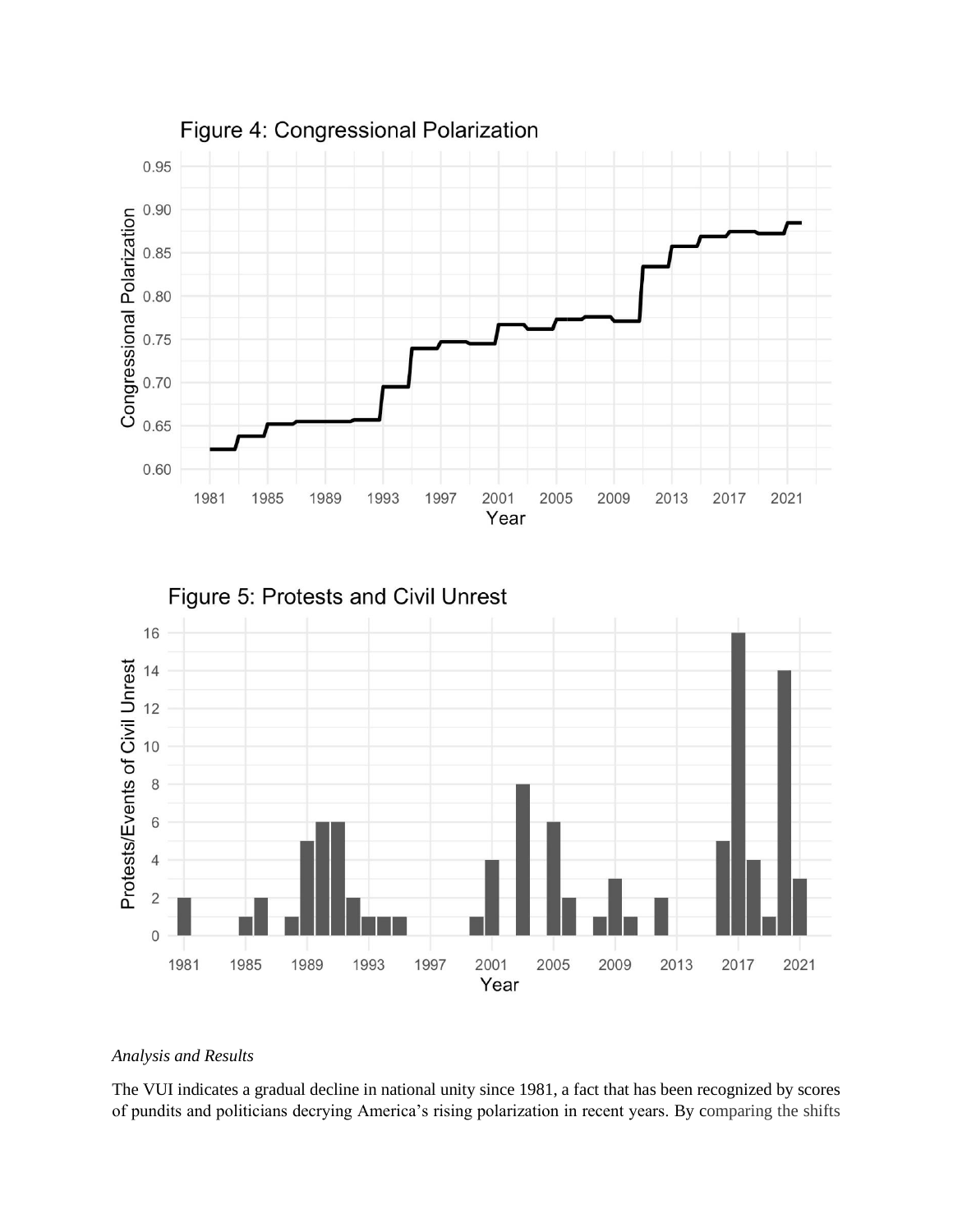in the VUI with recent American political history, the index moves in predictable ways, giving us at least some reason to believe the index has merit. So called "face validity" is important when assessing the VUI. As one looks at this measure, we believe the VUI is more effective at demonstrating shifts in national unity rather than as an absolute measurement of it at a particular moment in time. As **Figures 6 and 7** indicate, Americans are now less politically unified than they were 40 years ago. That is not a surprising result, but that fact gives us some confidence we may be on to something with the VUI.

With America emerging from the national malaise of the presidency of Jimmy Carter, the VUI (as shown in **Figure 6**) shows that President Ronald Reagan's inauguration ushered in a period of national comity; the average VUI during both the Reagan and George H.W. Bush administrations (1981–92) was 67 points. Quarterly shifts in the VUI correspond nicely with key political events. The six-point dip in VUI in late 1982 and early 1983 corresponds with the height of the 1980s recession. We also see a two-point drop when the Iran Contra Affair was exposed in late 1986. The highest levels of national unity occurred during the end of the Cold War in December 1989 and the start of the Gulf War in late summer of 1990, where the VUI peaks above 70. While variation in the VUI is evident during Reagan's eight years in office and the presidencies of George H.W. Bush and Bill Clinton, the trend line in **Figure 7** begins its sharp downward slope with the increase in ideological polarization in both the mass public and Congress, the rise and influence of Newt Gingrich as speaker of the house, and the nationalization of Congressional campaigns after 1994.

This general downward slope is interrupted in 2001when the country rallied around President George W. Bush after the 9/11 attacks, when the VUI reaches 67 points, but this uptick was short-lived as Americans divided over such actions as the 2003 invasion of Iraq. The average VUI during Bush's first term (2001– 04) was 64 points, but it dropped to an average VUI of 58 during his second term—capturing the rising ideological polarization and discontent around the increasingly unpopular Iraq War. The eight-point spike in the first quarter of 2009, to 65 points, shows that Obama initially delivered on his campaign pledge to bridge the growing divide between red and blue America, but the VUI very quickly resumes its negative trend—showing that any euphoria associated with Obama's historic election was short-lived.

The VUI demonstrates the "honeymoon" period of most new presidential administrations, the exceptions being presidents Bush (43) and Trump. While Trump observed in his inaugural address that the "Bible tells us how good and pleasant it is when God's people live together in unity," his ascension to the presidency drove the VUI to its lowest points in the 40-year span. In fact, of the 10 quarters scoring lowest on the VUI, nine of them were during the Trump administration—a period consumed with divisive political rhetoric and critique of democratic institutions. That fact, which is not a partisan point, adds to the credibility of our measure. The VUI drops more than 12 points after his inauguration, and the VUI reaches its lowest recorded value in the summer of 2017 during the Charlottesville, Virginia, riots. An 11-point drop in unity occurs in 2020 with the onset of COVID-19 and the Black Lives Matter protests.

Even though President Joe Biden has managed to reverse the trend, it remains to be seen whether rising inflation and continued controversy over COVID-19 cause the VUI to quickly resume its downward trajectory. This increase in the VUI could simply be the "honeymoon" period that has greeted each incoming administration, with the exception of George W. Bush and Trump. That said, Biden's inauguration, in the shadow of the events of Jan. 6, 2021, was not marked by the same feelings of national unity that greeted his former running mate, let alone Ronald Reagan.

## *Conclusion*

The VUI provides an initial empirical snapshot of the often-observed trend toward disharmony in modern American political life and represents a systematic effort to measure a difficult concept—"unity." While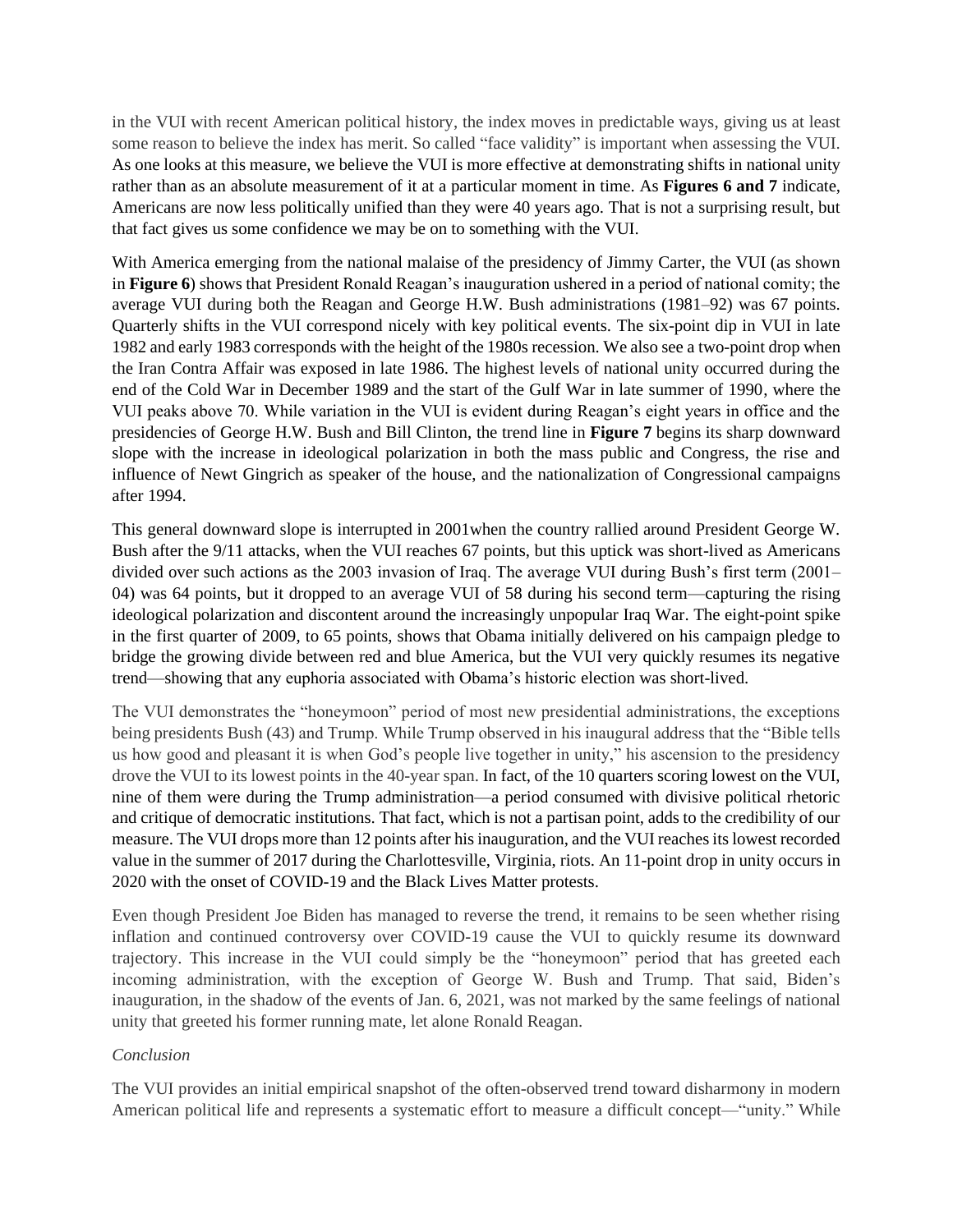this measurement is far from perfect, the VUI demonstrates the commitment of the Vanderbilt Project on Unity and American Democracy to facts and evidence, enabling us to document whether President Joe Biden can fulfill his promise of "bringing America together, uniting our people and uniting our nation."<sup>12</sup>



Figure 6: Vanderbilt Unity Index

<sup>12</sup> https://www.whitehouse.gov/briefing-room/speeches-remarks/2021/01/20/inaugural-address-by-presidentjoseph-r-biden-jr/